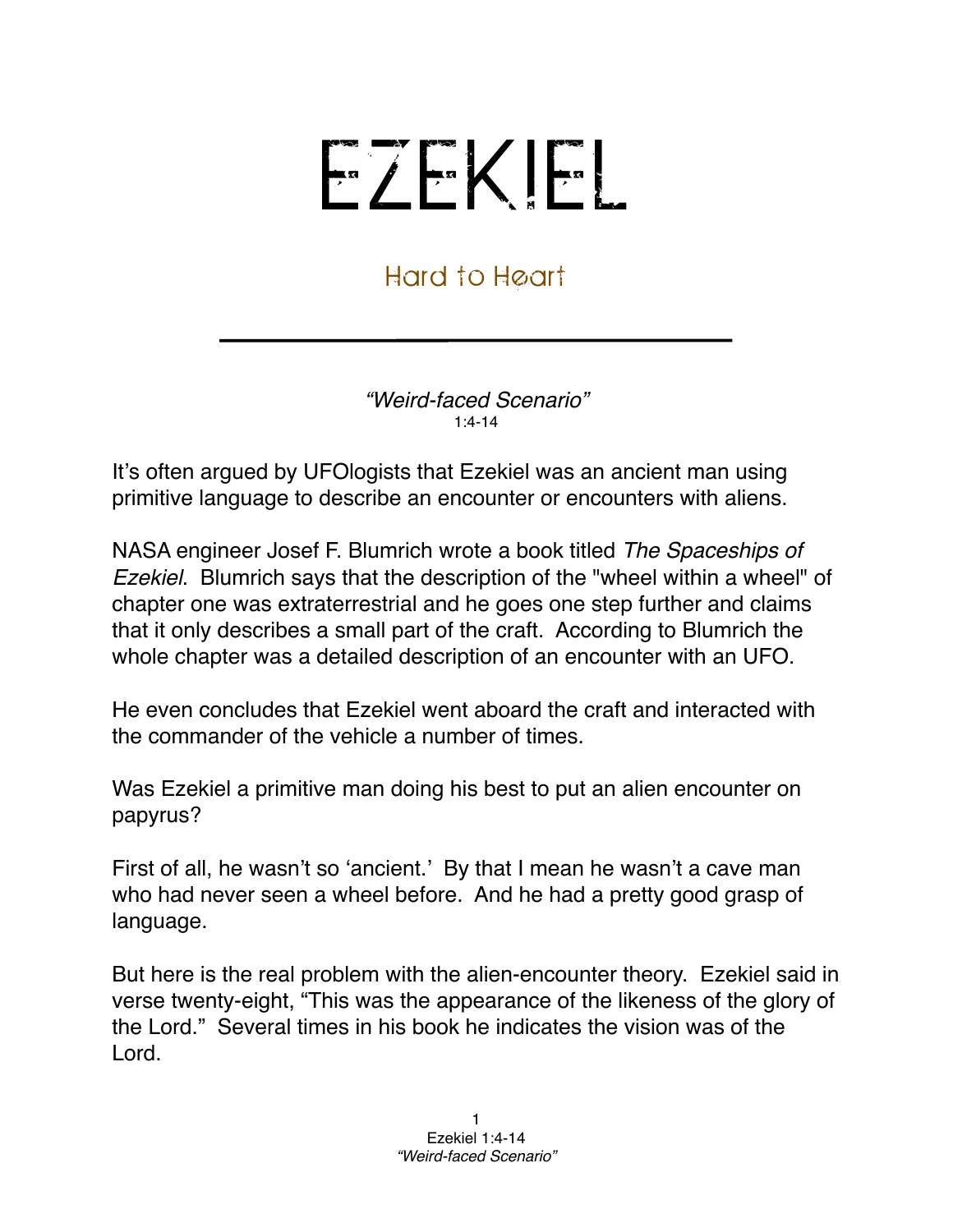Now if you want to say that it was really aliens and that Ezekiel was just doing his best to describe what happened, you are denying the inspiration of Scripture. You are reducing Ezekiel to a man struggling to put his thoughts on paper rather than an instrument in the hands of almighty God.

Why is it easier for some to believe in aliens than in angels? Because mankind does not like to retain God in our knowledge. We'd rather believe some fantastic tale than the truth that we were created by, and then visited by, the loving and merciful and forgiving God of the Bible. Because if there really is a God then we need to face the fact we are sinners in need of His saving and in our pride we want instead to go our own way.

We met Ezekiel in verses one, two, and three. He had been taken away from Judah and Jerusalem in the second siege by King Nebuchadnezzar of Babylon. The Jews believed that God would shortly deliver them and that they would return to life-as-usual in the Holy Land. Ezekiel would prophesy that their exile would be a long one. He would tell them, in words and through skits, that Jerusalem and the Temple would be ruined.

Then he would go on to give them prophecies of hope in a return to the land - prophecies that look beyond even our own time to the future rule of Jesus on the earth after His Second Coming.

As we continue in chapter one we see Ezekiel's primary vision. I say ʻprimary' because he will mention it frequently. We'll see it in chapter ten, in chapter eleven, and in chapter forty-three. Each time we get a little more detail about what the vision means:

- As I already noted, we learn in chapter one it is a vision of the Lord in His glory.
- In chapter ten we see that it portends judgment upon Jerusalem.
- In chapter eleven we'll see that it portrays the glory of the Lord departing from Israel for a time.
- Finally, in chapter forty-three, we'll see that the vision promises that the glory of the Lord will one day return and cover the land.

The vision is recounted in chapter one in three stages: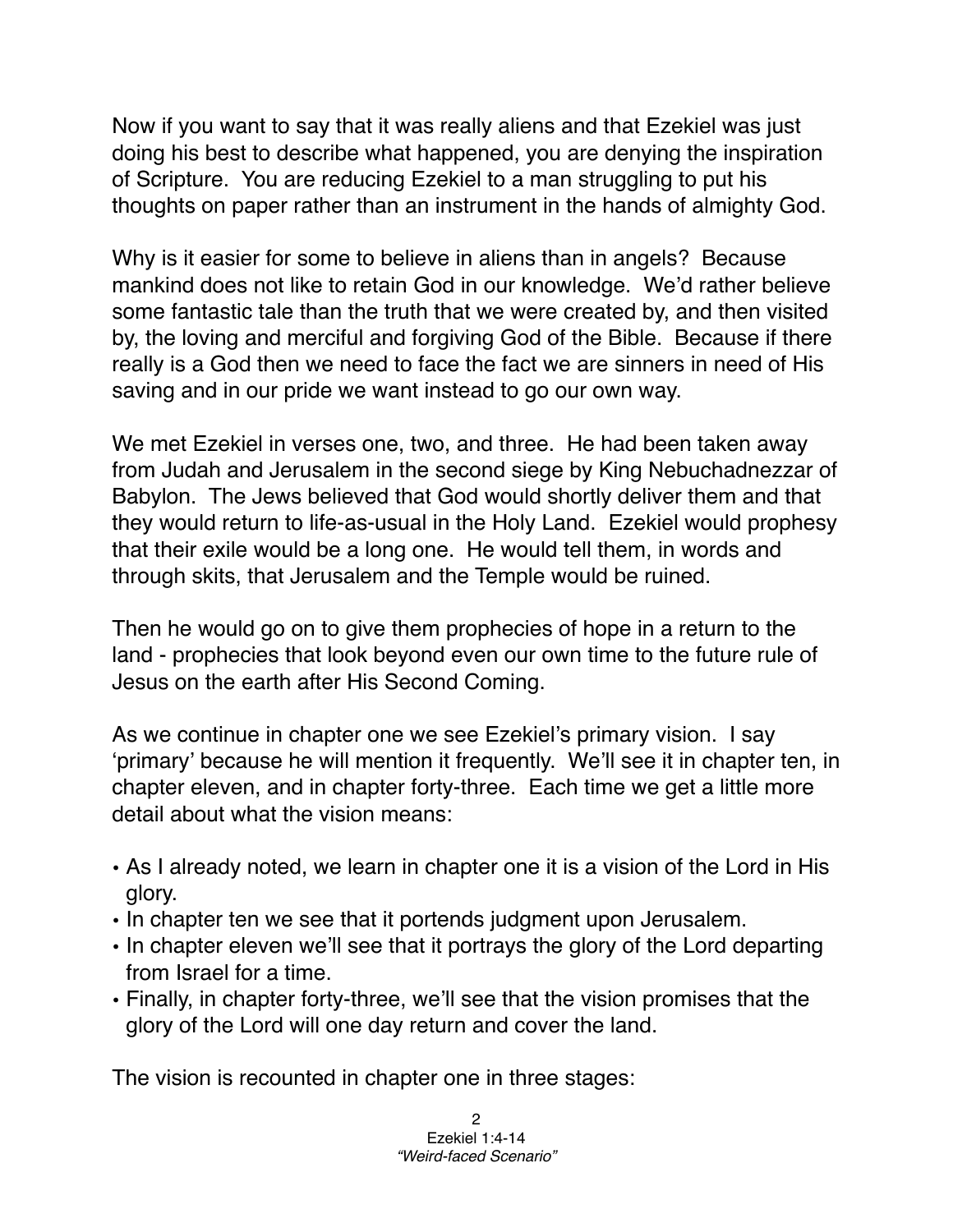- 1. In verses four through fourteen we get an overview.
- 2. Then in verses fifteen through twenty-one he sees further details about a heavenly chariot.
- 3. Then in verses twenty-two through twenty-eight he sees further details about the heavenly throne and God upon the throne.

Ezekiel 1:4 Then I looked, and behold, a whirlwind was coming out of the north, a great cloud with raging fire engulfing itself; and brightness was all around it and radiating out of its midst like the color of amber, out of the midst of the fire.

Ezekiel saw a great storm coming upon him from the north. The storm has at least two meanings:

- 1. It means judgment was coming upon Israel from the north. Judah had watched as Assyria came from the north to overrun Israel during the time of the divided kingdom. Now Babylon would come and ruin Judah.
- 2. But it also meant God was coming to them. In Psalm 75:6 & 7 we read, "For exaltation comes neither from the east Nor from the west nor from the south. But God is the Judge: He puts down one, And exalts another." Commentators say "exaltation" has to do with help. Help comes from God, from the north, from above. He was using the Babylonians to discipline His people. He was behind the Babylonians, caring for His people.

In verse twenty-eight Ezekiel mentions a "rainbow" in this storm. The rainbow would remind the Israelites that in His wrath God remembers mercy. The storm would not destroy them. It would purify them and God would restore them.

Ezekiel 1:5 Also from within it came the likeness of four living creatures. And this was their appearance: they had the likeness of a man.

Ezekiel 1:6 Each one had four faces, and each one had four wings. Ezekiel 1:7 Their legs were straight, and the soles of their feet were like the soles of calves' feet. They sparkled like the color of burnished bronze. Ezekiel 1:8 The hands of a man were under their wings on their four sides; and each of the four had faces and wings.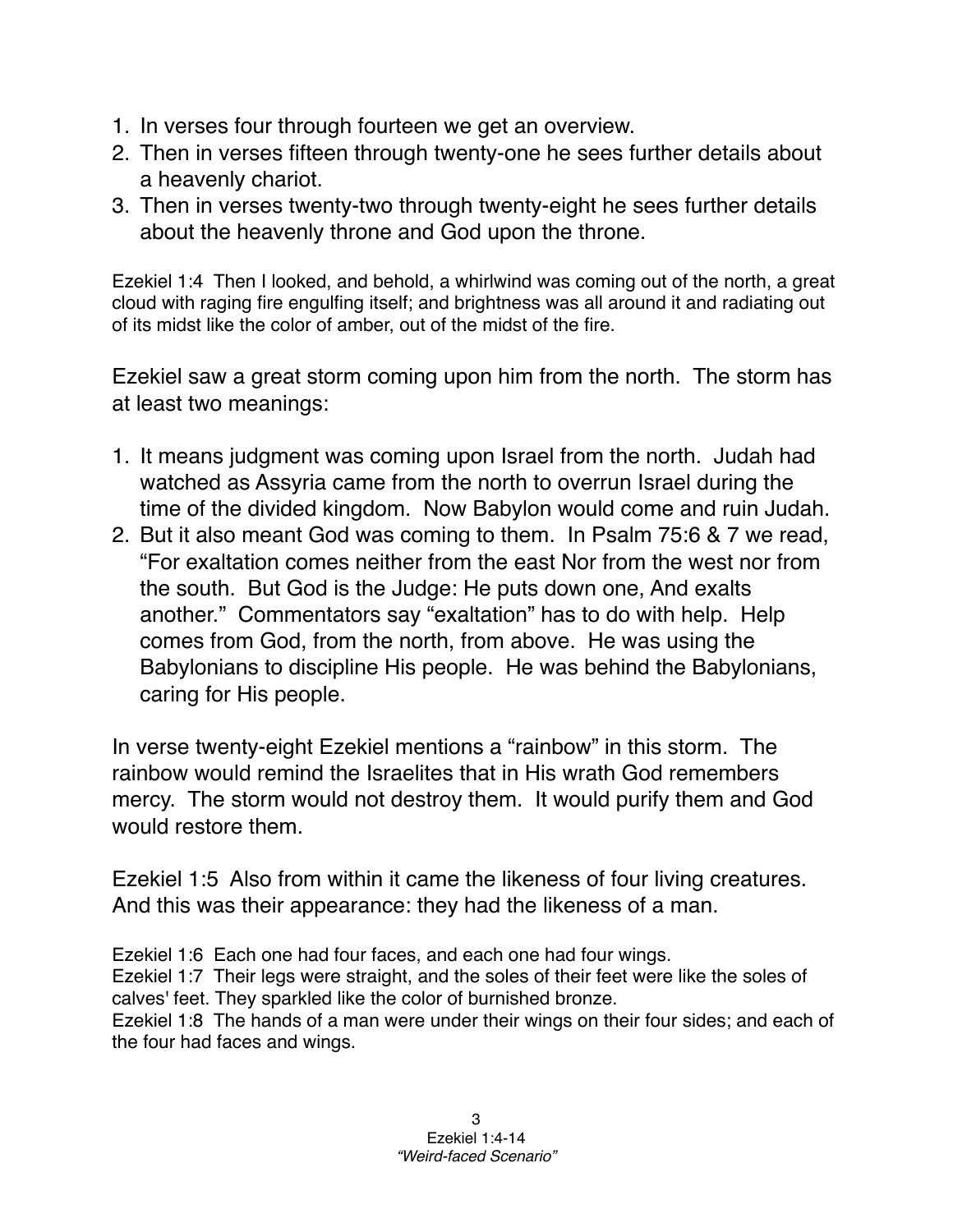There's no mystery here. In chapter ten Ezekiel identifies these "living creatures" as cherubim. Some say they are a kind of angel while others say they are a unique class of created beings. They are not aliens, however.

They are associated in Scripture with the presence of God:

- In the Old Testament Tabernacle and Temple cherubim were carved on the cover that sat atop the mercy seat.
- They were embroidered into the curtains that surrounded the Tabernacle.

A Jew would therefore recognize these as cherubim that ministered in the presence of Jehovah. Ezekiel was not struggling to describe aliens; he was careful to describe the well-known cherubim.

We see them prominently in the Revelation of Jesus Christ ministering before the throne of God.

Their description seems weird to us. I wonder what we look like to them!

There are all manner of suggestions as to what their faces, etc., represent. These cherubim may have a special relationship to the covenant God made with Noah. We've already seen that there is a rainbow. The rainbow always reminds us of God's promises to Noah.

As part of His promises, we read in Genesis 9:9&10,

Genesis 9:9 "And as for Me, behold, I establish My covenant with you and with your descendants after you,

Genesis 9:10 and with every living creature that is with you: the birds, the cattle, and every beast of the earth with you, of all that go out of the ark, every beast of the earth.

God established His covenant with four creatures:

- 1. You, meaning Noah representing the human race.
- 2. Birds.
- 3. Cattle.
- 4. And every beast.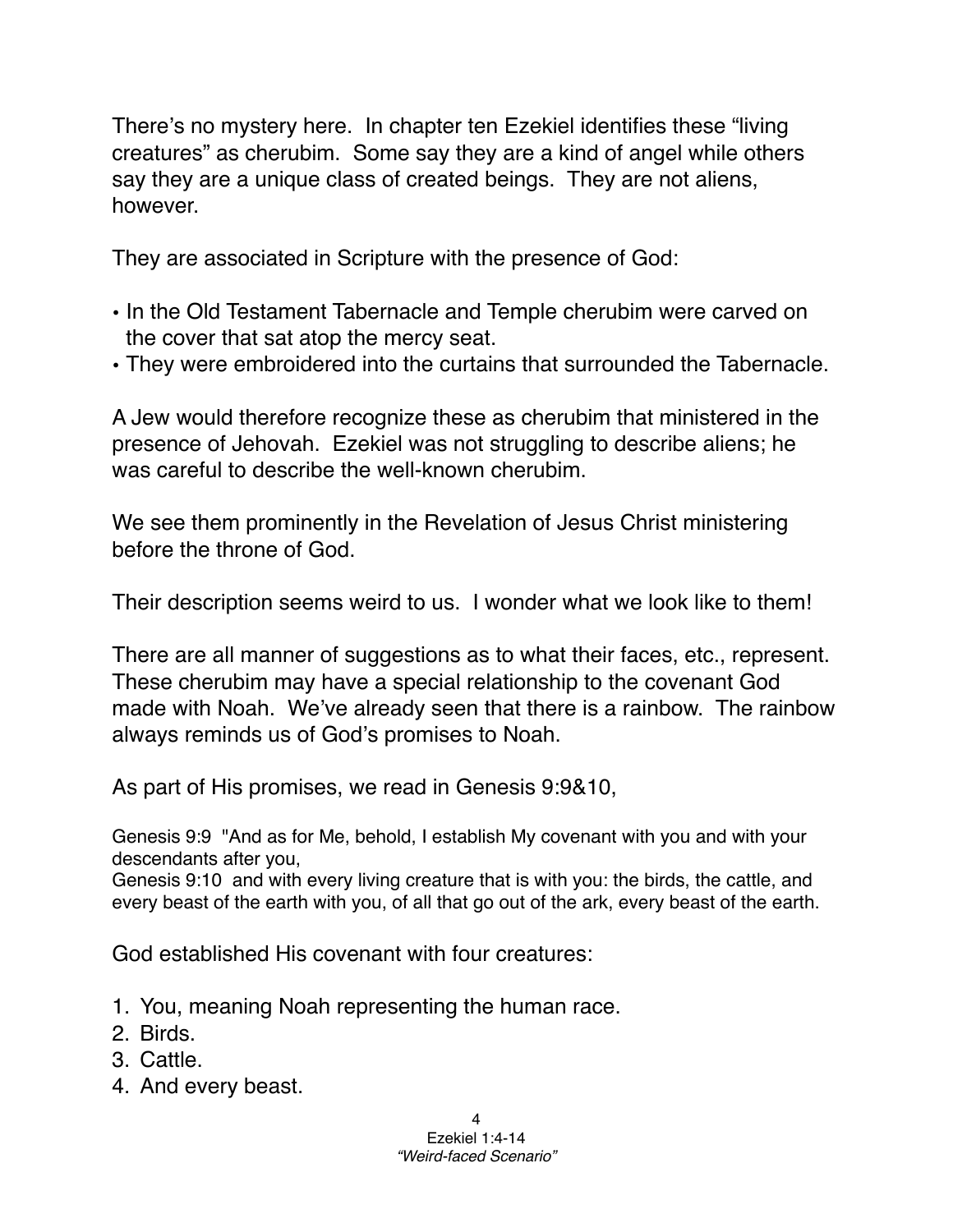These correspond to the four faces of the cherubim.

There is something else about the description of the cherubim. We've seen this exact formation before in our Bible. In the Book of Numbers God told the nation of Israel how they were to set up camp around the Tabernacle in the wilderness and set up their flag. Each of the four sides were to be encamped by three tribes. The tribes of Judah, Issachar and Zebulon were to camp on the east and were collectively called the camp of Judah. What was the symbol on the flag of Judah? A lion.

The tribes of Ephraim, Manasseh, and Benjamin were to camp on the west side and were collectively called the camp of Ephraim. What was the symbol on the flag of Ephraim? An ox.

The tribes of Reuben, Simeon, and Gad were to camp on the south side and were collectively called the camp of Reuben. What was the symbol on the flag of Reuben? A man.

The tribes of Dan, Naphtali, and Asher were to camp on the north side and were collectively called the camp of Dan. What was the symbol on the flag of Dan? An eagle.

Israel camped about the Tabernacle as an earthly representation of the cherubim surrounding God's throne in Heaven. God was enthroned on earth as He was in Heaven. His people were to live in such a way as to bring Him never-ending praise.

If you want even more about the cherubim get our study on Revelation 4:7.

Ezekiel 1:9 Their wings touched one another. The creatures did not turn when they went, but each one went straight forward.

Ezekiel 1:10 As for the likeness of their faces, each had the face of a man; each of the four had the face of a lion on the right side, each of the four had the face of an ox on the left side, and each of the four had the face of an eagle.

Ezekiel 1:11 Thus were their faces. Their wings stretched upward; two wings of each one touched one another, and two covered their bodies.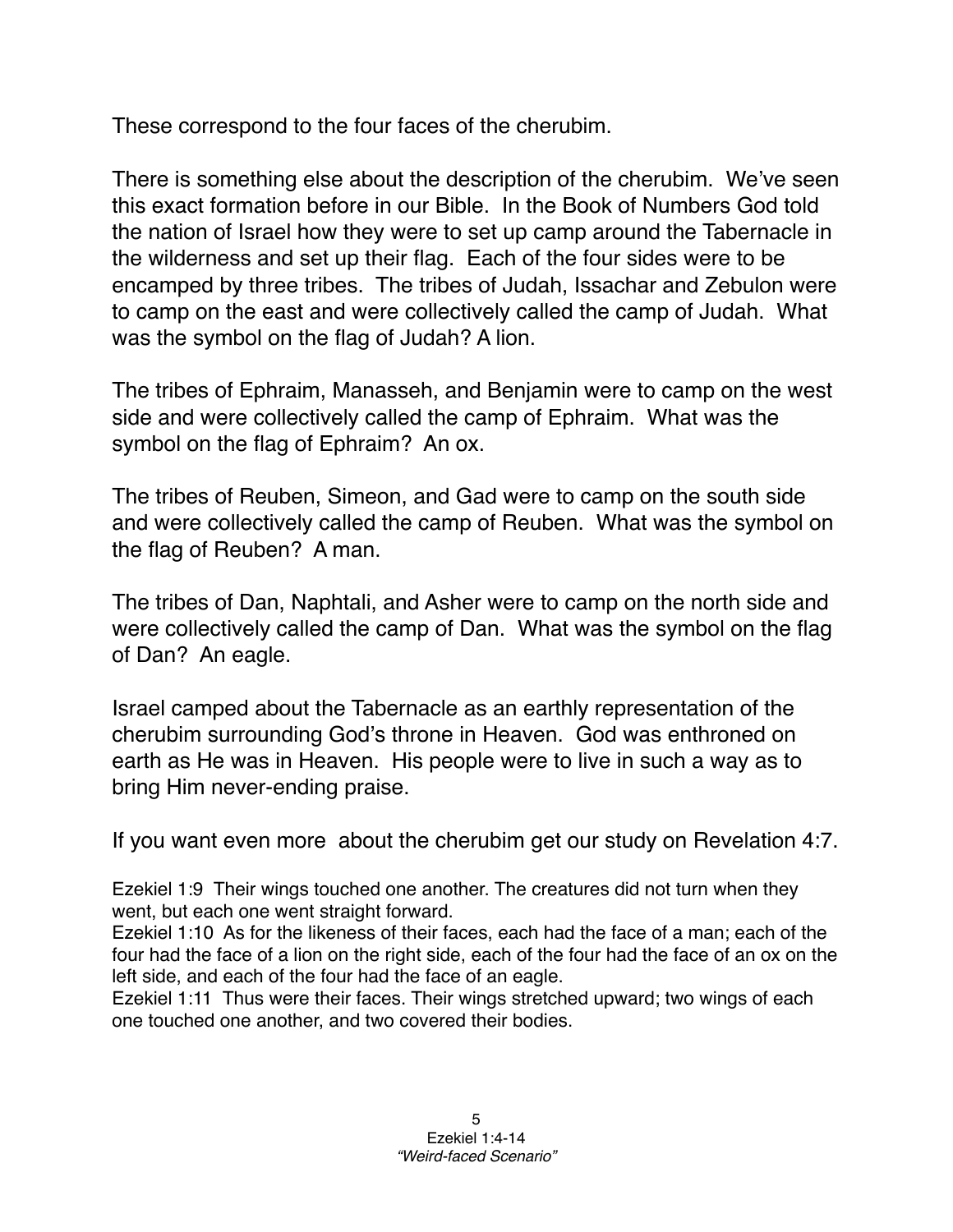We're going to talk more about their movements in the next set of verses when we see them associated with the wheels within wheel.

For now I find is fascinating that "their wings touched one another." If you were a sixth century Jew you would immediately be reminded of the mercy seat covering the ark. I think it was Dr. J. Vernon McGee who suggested in his commentary that this vision was showing the Jews that the entire earth was now a mercy seat covered by the Lord's grace to forgive sin because of the blood that Jesus would shed.

Ezekiel 1:12 And each one went straight forward; they went wherever the spirit wanted to go, and they did not turn when they went.

If you have four faces and no knees you are always going forward no matter which direction you are going. They were at the total control of God's "spirit."

As we will see as we get into the next layers of this vision, God is over creation and it is moving in the direction He has determined. He has mighty living creatures who carry out His perfect will perfectly. Whatever else you get from this you must understand God is in control.

Ezekiel 1:13 As for the likeness of the living creatures, their appearance was like burning coals of fire, like the appearance of torches going back and forth among the living creatures. The fire was bright, and out of the fire went lightning.

Ezekiel is getting more detail. The storm he saw at first was really these four living creatures hurrying along.

We talk about the storms of life. They are terrible - diseases, dilemmas, deaths and the like. If only we could ʻsee' into the storm. If only we could ʻsee' the providence of God in them, the power of God through them.

Well, we can see by faith if we so choose to do so. Every storm has God within it, over it, taking you through it.

Ezekiel 1:14 And the living creatures ran back and forth, in appearance like a flash of lightning.